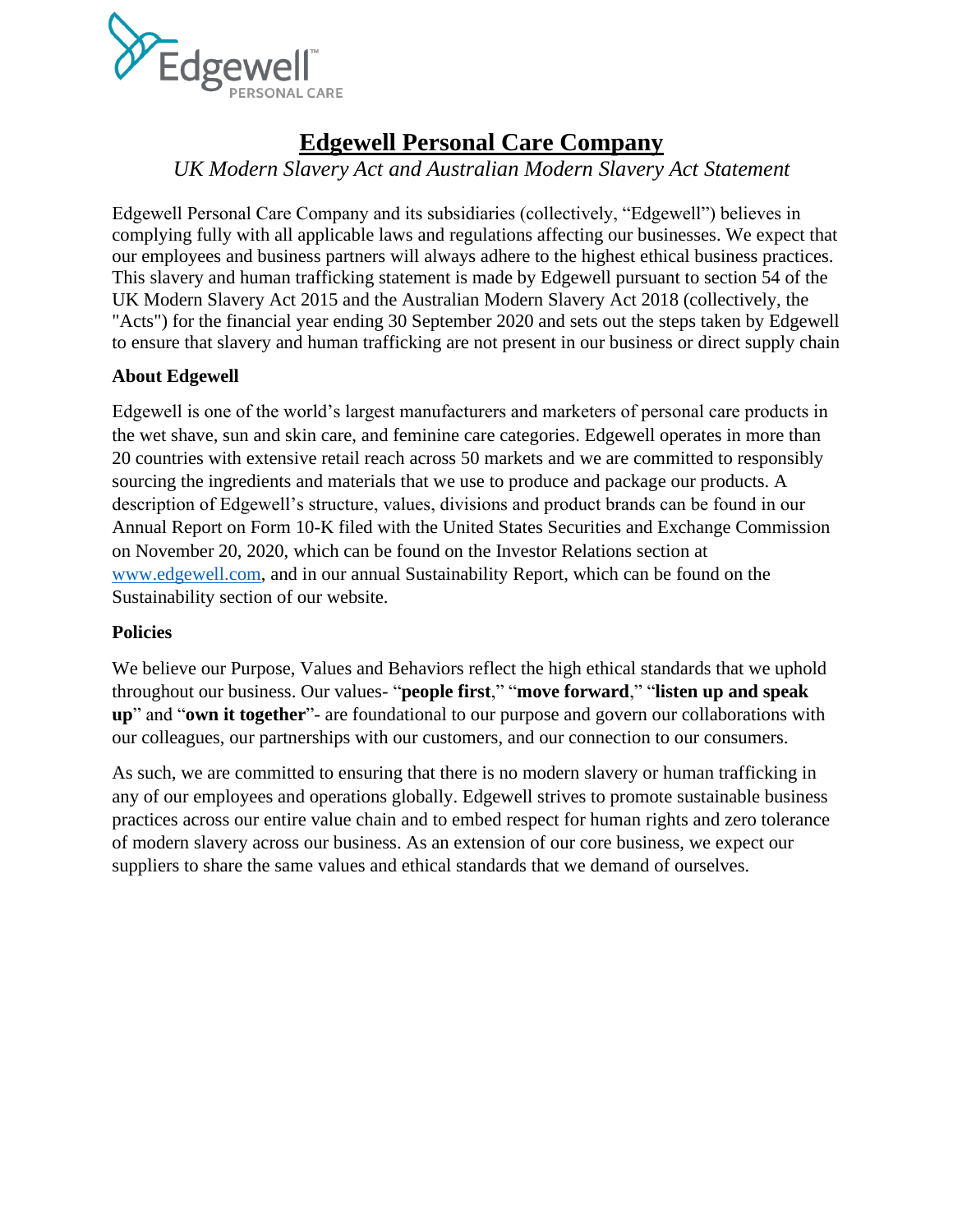

The Code makes clear our opposition to the exploitation of workers through any form of forced or bonded labor, slavery, human trafficking or other labor practices that involve harsh or inhumane treatment. Primary among the provisions is that "Suppliers shall not use any prison, indentured, involuntary or forced labor of any kind. Suppliers shall not engage in slavery or in human trafficking of any kind, including but not limited to the recruitment, harboring, transportation, solicitation, provision or acquisition of persons for labor or services through the use of force, fraud or coercion. Suppliers shall not require any workers to surrender any government-issued identification, passports or work permits as a condition of employment. Suppliers shall not require any worker to remain in employment for any period of time against his or her will."

To promote human rights across our direct business operations, we require our network of suppliers and direct supply chain to comply with the Code through incorporation into our contracts with suppliers. We work with our suppliers to support their compliance and may act against those that do not demonstrate sufficient commitment to the Code or are in breach of them.

With regard to our own labor practices, we expect all employees to comply with all applicable laws. Edgewell has developed an Ethics and Compliance Program to help ensure that our standards are met. Under our Program, we conduct periodic audits of various business units and activities, as well as of other Edgewell programs.

A confidential telephone number and web address have been established to allow employees and individuals in our operations or direct supply chain to confidentially and anonymously, as permitted by applicable law, report violations to our policies. All reports are promptly investigated in good faith and any discharge, demotion, suspension, threats, harassment, or other retaliation or retribution as a result of a good faith reporting of a potential violation of law or of our standards of conduct will not be tolerated.

### **Supply Chain Due Diligence**

We have reviewed our suppliers and assessed the key ones in more detail to ensure that they have appropriate policies in place to minimize the risk of slavery and human trafficking in their business. Specifically, our key suppliers have each represented and warranted that they comply with all slavery and human trafficking laws of the country or countries in which they do business including, but not limited to the Acts, and do not engage in slavery or in human trafficking of any kind, including but not limited to the recruitment, harboring, transportation, solicitation, provision or acquisition of persons for labor or services through the use of force, fraud or coercion.

Based on our review, we are satisfied that our key suppliers have appropriate policies in place.

During fiscal year 2020, we did not identify any instances of human trafficking or modern slavery in our direct supply chain.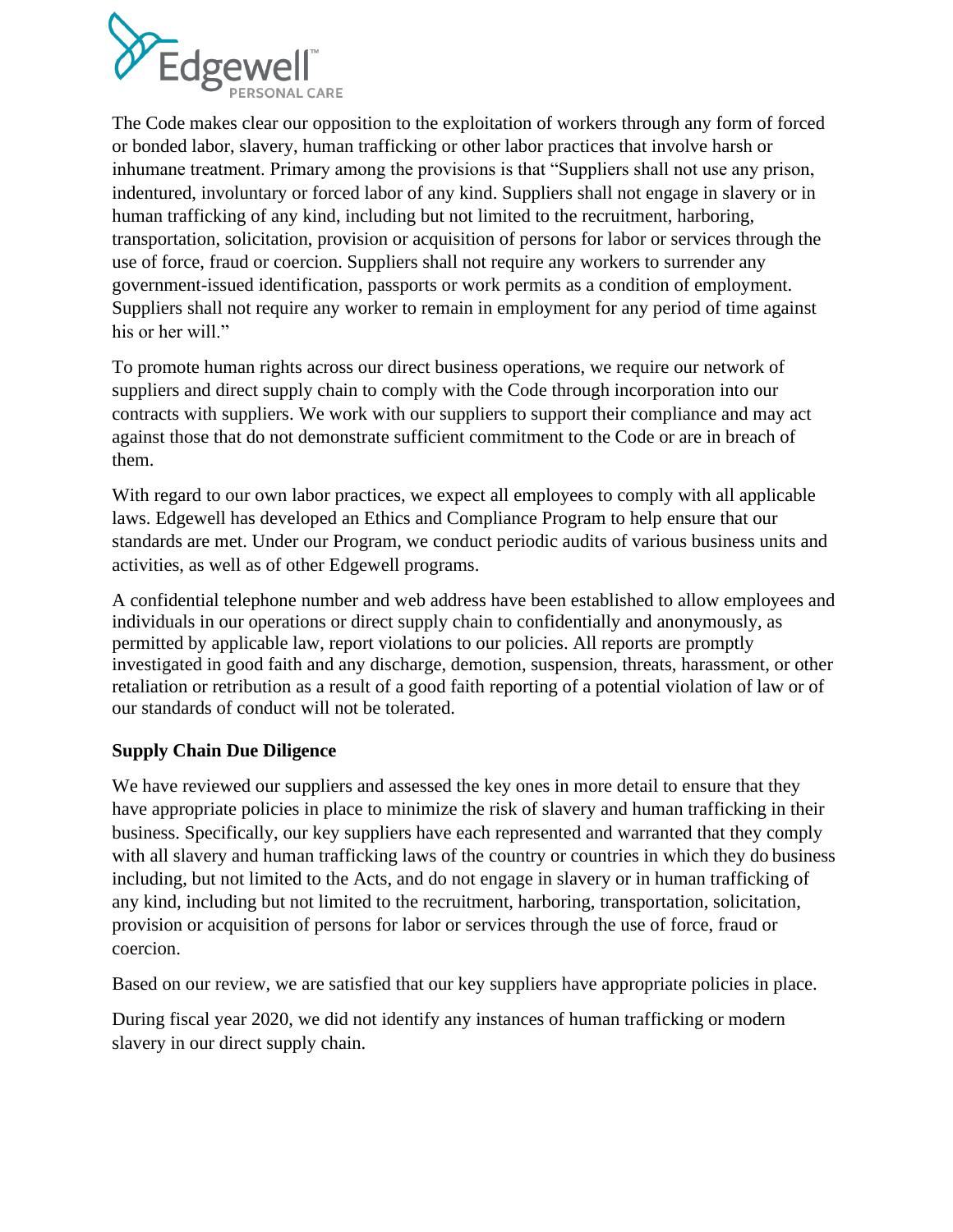

### **Evaluation of Modern Slavery Risk of Our Suppliers**

Edgewell carries out routine due diligence checks on material suppliers and routinely screens all third-parties, including suppliers, against compliance information databases that include human trafficking and modern slavery information. Due diligence and monitoring is ongoing and under review to improve supplier vetting and to further minimize a range of risks, including modern slavery and human trafficking. This is led by our procurement team, assisted by our legal team. Our procurement team also looks to foster long-term relationships with suppliers, through which policies aimed at minimizing a range of risks (including the risk of modern slavery and human trafficking) can be advanced. Edgewell reserves the right to terminate relationships with suppliers who do not conform to the requirements of applicable law and our Code.

### **Training**

We will continue to work to embed respect for human rights and zero tolerance of modern slavery across our business; to strengthen the education available to our employees and business partners on the risks, policies and standards related to modern slavery, human trafficking and forced labor; and to develop awareness-raising tools for our company and our direct supply chain.